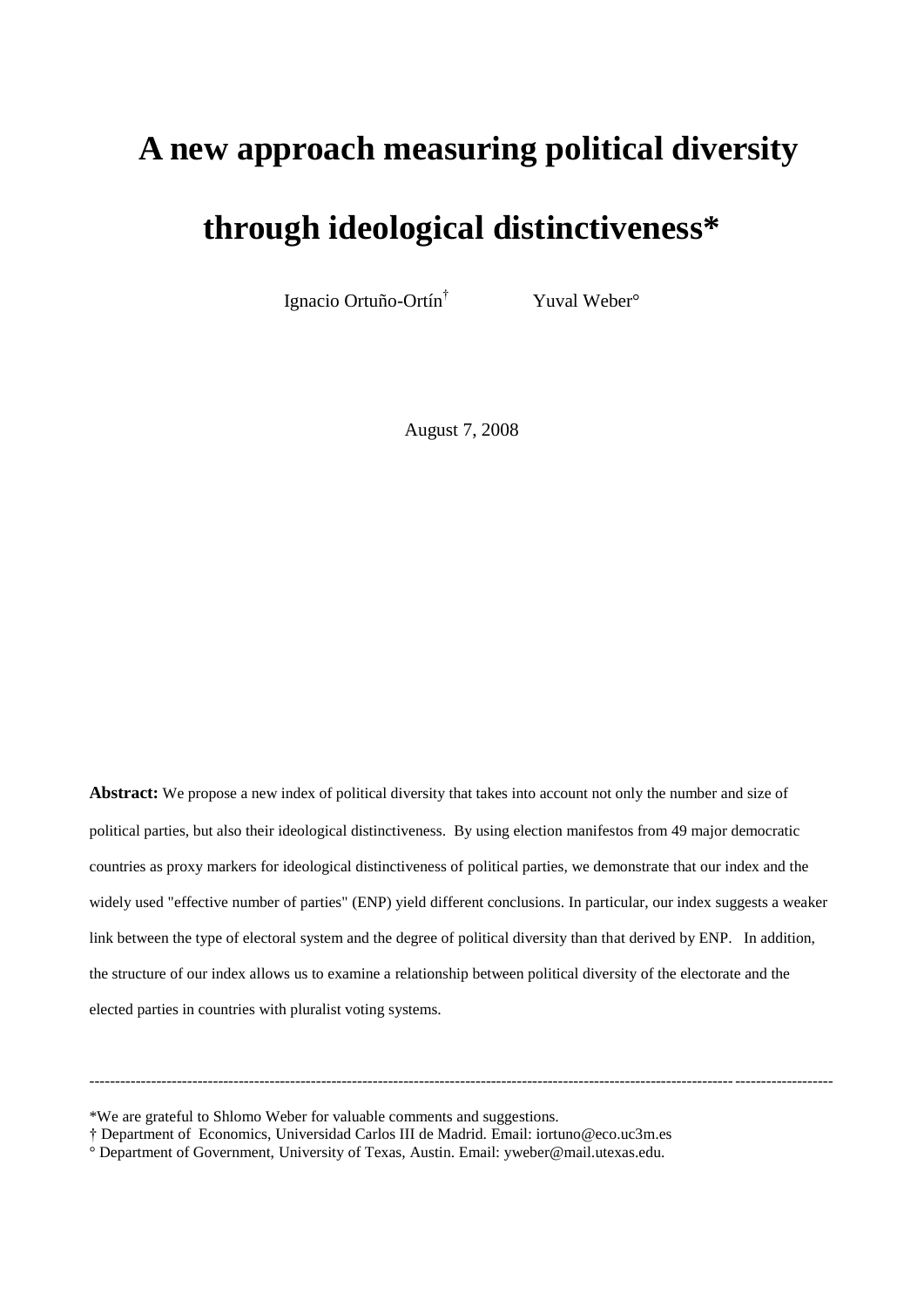## *Introduction*

A common way to measure political diversity among the elected representatives in a country is by the number of political parties. However, even though in most democratic societies the number of parties is large, most of them are small and lack without a substantial influence in political life. Thus, not all parties should be accounted for in the same way and political scientists commonly use the so-called "effective number of parties" (ENP) (see, e.g, Laakso and Taagepera, 1979)**.** The effective number of parties is a standard index of diversity that takes into account the number and size of the parties. The type of electoral system might play a fundamental role in explaining the differences across countries in the number of effective political parties. Much literature in the field, from Duverger (1972) onwards argues that under Plurality Voting institutions, the number of effective parties is small, in most of the cases, just two. Under Proportional Representation, such a number can be larger, depending on the level of diversity, or number of cleavages among voters. We believe that a more accurate way to measure political diversity among the political parties should also incorporate information about the ideological diversity of their political proposals. Thus, a possible link between diversity in the population and diversity among the political representatives should incorporate information on the ideological stands of the parties as well as the (effective) number of parties.

All the standard indexes in the field used to measure political diversity suffer from the same shortcomings as the ENP. The measurement of ENP tells the observer how many parties cover the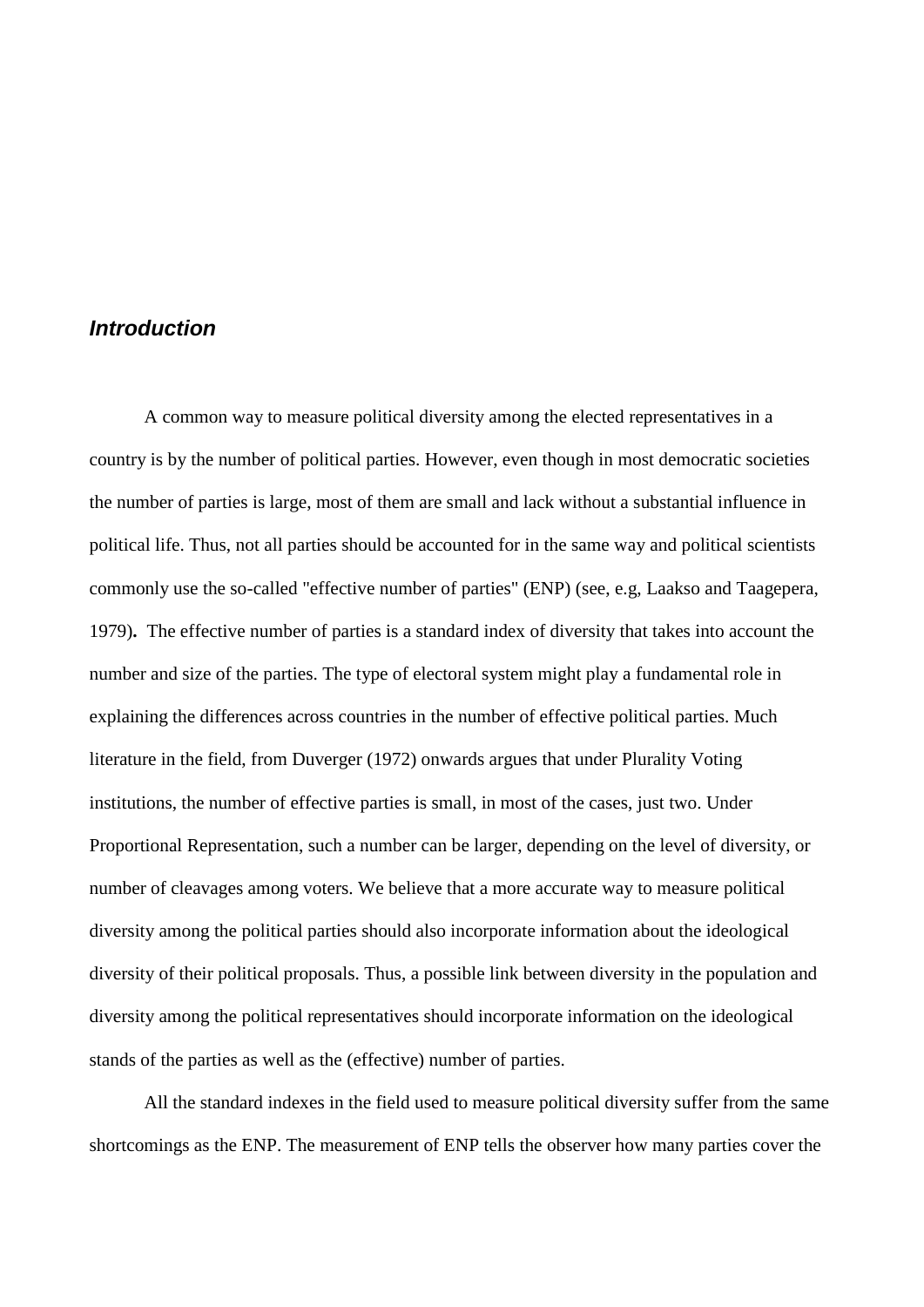spectrum of opinion in a country, but does not shed any light on the level of parties' distinctiveness. In this paper we propose a way to incorporate the ideological "distances" between the different parties into an index of diversity. We follow an approach similar to the one proposed by Greenberg (1956) in the context of linguistic diversity, and later used by Fearon (2003) and Desmet, Ortuno-Ortin and Weber (2007) to construct indexes of ethnolinguistic diversity that incorporate the linguistic distances between the languages spoken in a society.

We show that our index is different from the standard commonly used indices because it incorporates the concept of ideological distance between parties comprising mainstream political opinion, not just the number of parties that fall within that range. Specifically, we calculate the index of political diversity for a set of 49 democracies using data from the Comparative Manifestos Project and demonstrate that such index differs from the ENP. We also argue that our index might be useful in explaining the possible link between political institutions and political diversity.

## *The index of political diversity*

## **One period diversity**

 $\overline{a}$ 

Consider a democratic country during a single electoral period. Let *n* be the number of parties represented in the legislature after elections. Denote by  $v_i$  the vote share<sup>1</sup> obtained by party *i*, so that

*n i*  $v_i = 1$ . In some cases we will be interested in share of seat allocated to parties rather than their 1

vote share. Thus, we denote by *s<sup>i</sup>* the seat share obtained by party *i* and 1 1. *n i i*  $s_i = 1$ . Let us suppose

that the policies proposed by parties can be associated to elements in the policy space *P* . Thus,  $p_i \in P$  represents the policy proposal of party *i*. Furthermore, we assume that the space P is a subset of the m-Euclidean space, and without loss of generality we take  $P = \mathrm{d}1^{\overline{m}}$ . Each dimension

<sup>&</sup>lt;sup>1</sup> If some parties receive votes but do not receive representation the share  $v_i$  is the ratio of the number of votes obtained by party *i* over the total number of votes obtained by all the parties with representation in the legislature.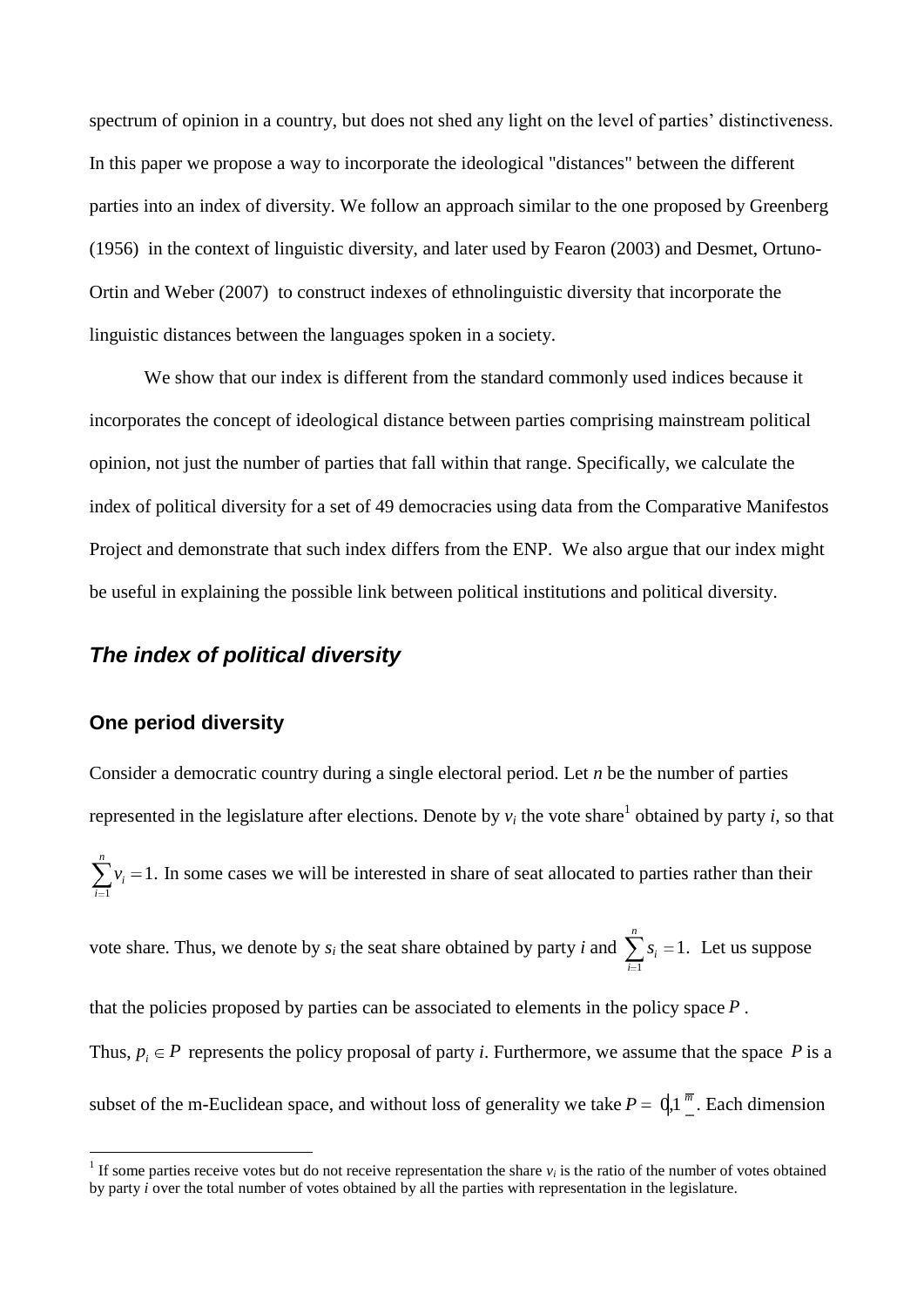of the policy space can be seen as a different issue. In the empirical part we will associate  $p_i$  with the platform of party *i*, but other interpretations are also possible. Next we define an *ideological distance* between parties *i* and *j*, which depends on their respective policy proposals  $p_i$  and  $p_j$ . It is natural to require that  $d_{ij} > 0$  whenever  $p_i \neq p_j$  and  $d_{ij} = 0$  whenever  $p_i = p_j$ , and without. We assume, without loss of generality, that the distance function is given by the (normalized) Euclidean distance<sup>2</sup> between the policy proposals. Thus, in this case the distance between party *i* and party *j* is

$$
d_{ij} = \frac{\sqrt{\sum_{k=1}^{m} (p_{i,k} - p_{j,k})^2}}{2}
$$
 (1.1)

where  $p_{ik}$  stands for the policy proposal of party *i* on issue *k*.

We propose the following index of political diversity

$$
G = \sum_{i=1}^{n} \sum_{j=1}^{n} v_i v_j d_{ij}
$$
 (1.2)

This index has been introduced by Greenberg (1956) in the context of linguistic diversity and was examined (as quadratic entropy) in Rao (1982). A similar index was also used by Nei and Li (1979) to measure genetic diversity. Fearon (2003) and Desmet et al. (2007) utilize this index to compute linguistic diversity for more than 80 countries. 3 The index *G* computes the weighted total distances between all political parties. If we identify the political position or ideology of a voter with the policy of the party he/she vote for, the index can also be interpreted as the expected ideological distance between two randomly selected voters. <sup>4</sup> Notice that by setting the ideological distance *dij* equal to zero the index takes the value zero.

 $\overline{a}$ 

 $2<sup>2</sup>$  It turns out that for the data we use in the empirical section, the Manhattan distances and the Euclidean distances are very much correlated and our results on political diversity are basically the same under both distances.

<sup>&</sup>lt;sup>3</sup> See also Bossert, D'Ambrosio and La Ferrara (2006) for a characterization of a similar index. Ricotta and Szeidl (2006) argue that this index can be viewed as the probability of conflict among species in a given environment.  $^4$  It is interesting to notice that if  $d_{ij}$  stands for the income difference between group *i* and group *j*, *G* would coincide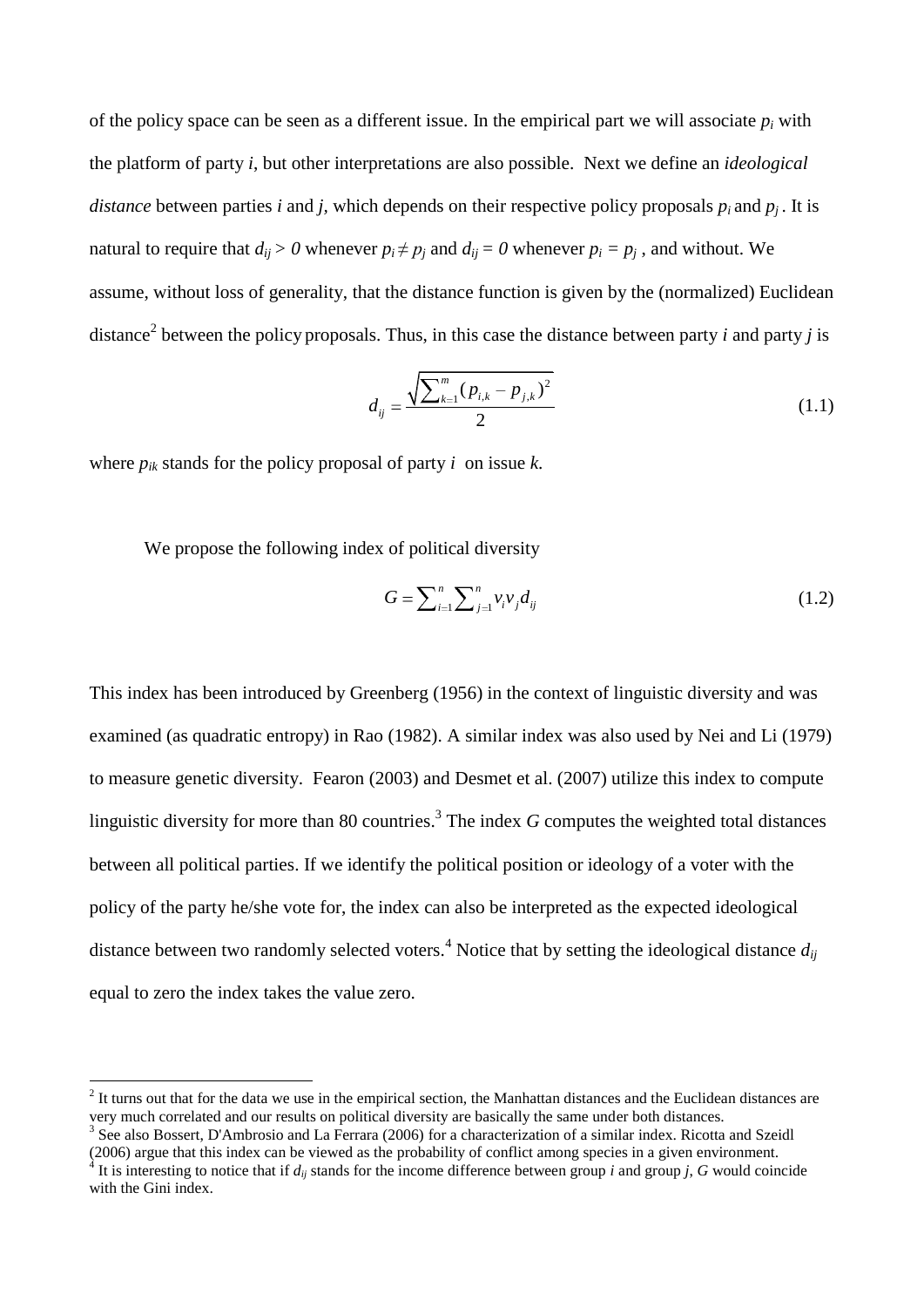It is common to assume that an index of *diversity* should satisfy two properties (see Shannon, 1949): (i) one would require that, given a number of political parties, the index reaches its maximum when all parties receive the same vote share; (ii) the second requirement is that whenever all parties receive the same number of votes, the society with a larger number of parties exhibits a higher index of political diversity. These requirements are natural when the index of diversity takes into account information only on the number and size of the groups (political parties in our case). However, our index *G* also incorporates information about the ideological differences between the parties so that in this context those requirements are not "natural" any more. Indeed, it is not difficult to see that our index *G* does not always satisfy such requirements, and the maximal diversity need not be attained when all parties receive the same vote share.

If we set the ideological distance between any pair of different parties equal to one the index in  $(1.2)$  becomes:

$$
F = 1 - \sum_{i=1}^{n} v_i^2
$$
 (1.3)

This is the well known Gini-Simpson index of diversity, known also as ethnolinguistic fractionalization (ELF) index (see, e.g., Atlas Narodov Mira, 1964, Easterly and Levine, 1997, and Alesina, Baqir and Easterly, 1999). The *F* index measures the probability that two randomly chosen citizens vote for different parties. This index does not take into account the distinctiveness of the parties. Notice that the most popular measure in the political science literature of the Effective Number of Parties is (see Laakso and Taagepera, 1979)

$$
ENP = \frac{1}{\sum_{i=1}^{n} v_i^2}
$$
 (1.4)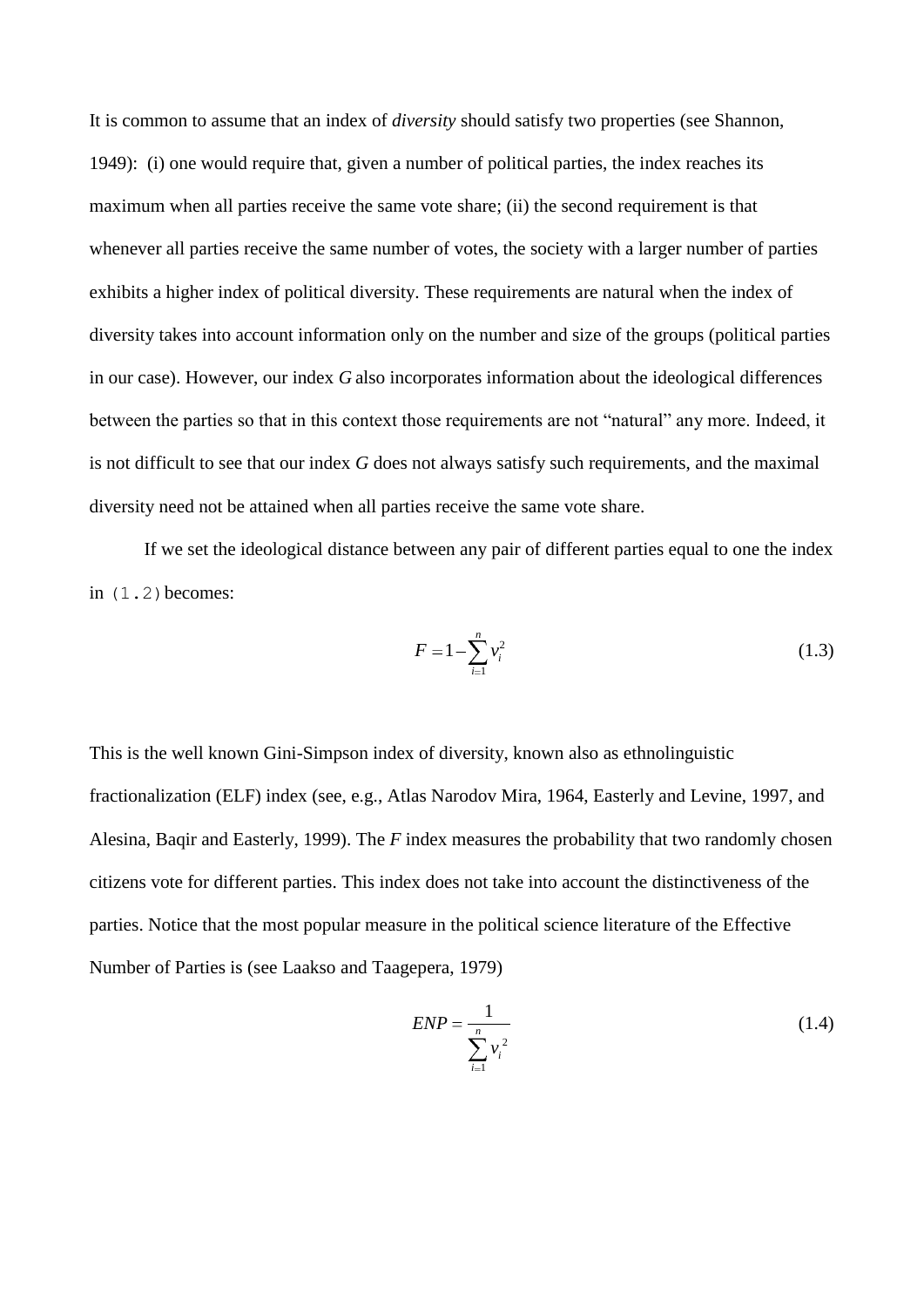Thus, we have that  $F=1-1/(ENP)$ , and, for the purpose of this paper, the two indices can be seen as equivalent.<sup>5</sup> Consequently, the value of ENP can be seen as an index of political diversity that only takes into account the number and size of the different groups but not their distinctiveness. <sup>6</sup> One might be also interested in the index of diversity for some specific policy issue. If, for example, we focus our analysis on the *k* dimension of the policy space *P* (i.e., policy issue *k*) we take the distance function

$$
d_{ij} = \|p_{i,k} - p_{j,k}\| \tag{1.5}
$$

and the index of political diversity is given by expression (1.2) using now this new distance.

Sometimes it is more appropriate to calculate political diversity, or the effective number of parties, using the *seat share* obtained by each party instead of the popular vote share. Our index could be modified to allow for this possibility as well. We substitute  $v_i$  for the corresponding seat share of party *i* to obtain

$$
G^{s} = \sum_{i=1}^{n} \sum_{j=1}^{n} s_{i} s_{j} d_{ij} \tag{1.6}
$$

Say, for example, that the shares *s<sup>i</sup>* correspond to the seat shares in a parliament, and assume that all the members of a party embrace the same political ideology. Then, the index  $G<sup>s</sup>$  can be interpreted as the expected ideological distance between two randomly selected members of the parliament. In this case, the Gini-Simpson index with seat shares is

$$
F^s = 1 - \sum_{i=1}^n s_i^2 \tag{1.7}
$$

 $<sup>5</sup>$  This measure of the Effective Number of Parties is also the inverse of the Herfindahl index of concentration in a given</sup> industry.

 $6$  Many alternatives to ENP have been proposed (see for example Molinar, 1991, and Niemi et al., 2002). However, all of them use the same type of information, namely the number and size of the different parties, and none incorporates distances among political parties.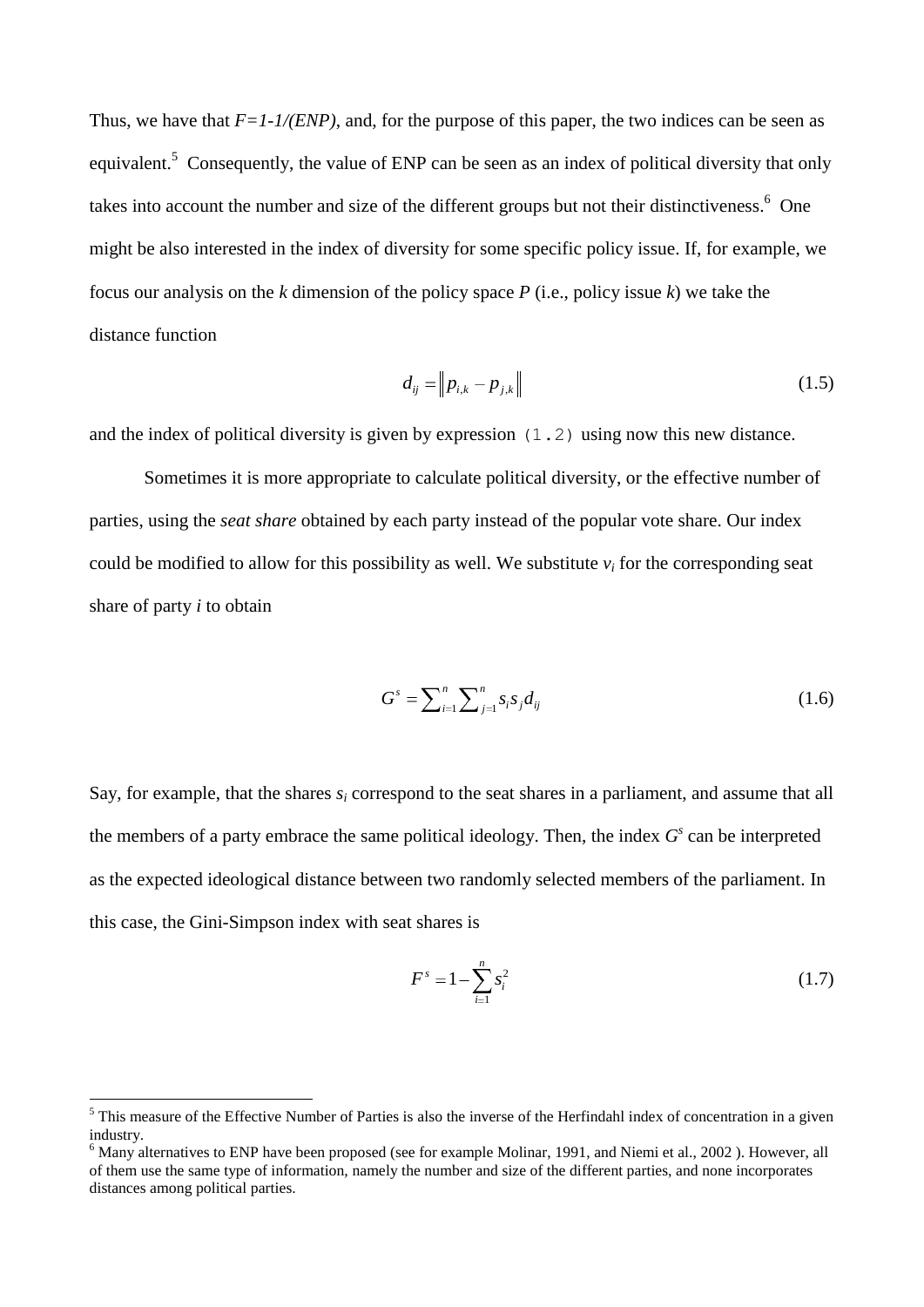which is the probability that two randomly chosen members of the parliament belong to different parties. In the same way, we write the Effective Number of Parties with seat shares as

$$
ENPs = \frac{1}{\sum_{i=1}^{n} s_i^2}
$$
 (1.8)

#### **Diversity and time**

In a multi-period electoral setting there are two possible ways to calculate the index of political diversity. The first alternative is to treat each period independent of the others and average diversity across periods. For this end, consider a setting with  $T$  electoral periods in and denote by  $G_t$  the value of the diversity index in  $(1, 2)$  in period *t*,  $t=1, ..., T$ . We define the (average) diversity during the *T* electoral periods as

$$
MG = \frac{\sum_{t=1}^{T} G_t}{T}
$$
 (1.9)

However, this index might underestimate the level of diversity. For instance, consider the following hypothetical case of a country with two political parties and two electoral periods. In the first period both parties propose the same political platform  $p<sup>1</sup>$ , and in the second they both propose platform  $p^2$ . In both periods each party gets 50% of the vote share. Suppose that platforms  $p^1$  and  $p^2$ are substantially distinct. We have  $G_1 = G_2 = 0$ , and, according to index in (1.9) the average diversity is *MG=0*. This might indicate a lack of political diversity in such a country. However, it is clear that the political diversity over time is evident. Thus, this example indicates that index in (1.9) may fail to capture inter-temporal diversity in multi-period cases.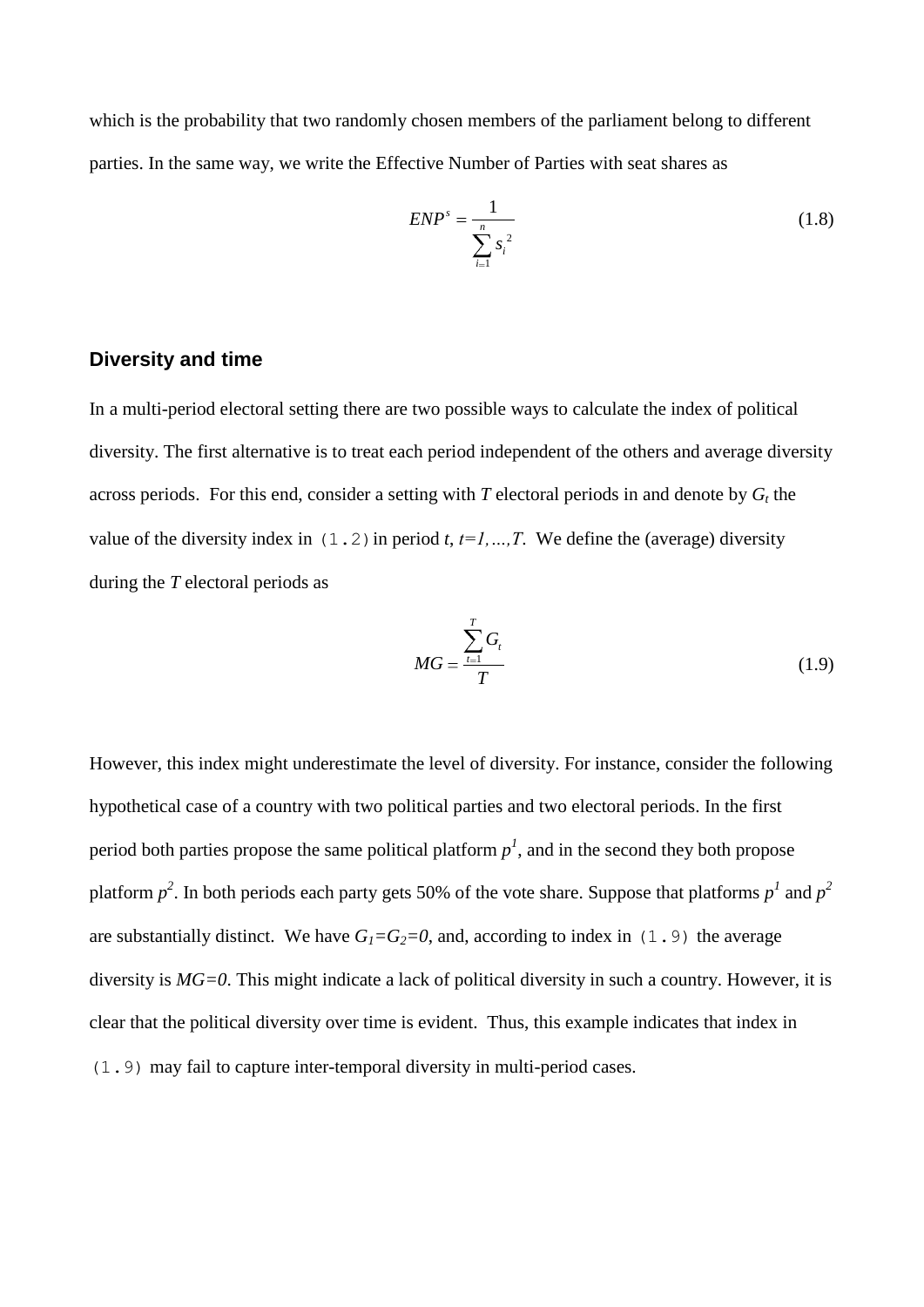One can examine the following alternative index. Suppose that, in the same way we defined the ideological distance *dij* between party *i* and party *j* in an electoral period, we are able to define the ideological distance *dij;qt* between party *i* at period *q* and party *j* at period *t*. In this case, the distance  $d_{ii;qt}$  between party *i* at period *q* and the same party at period *t* does not need to be equal to zero. Thus, by changing platforms across periods a party might increase the overall level of diversity. The definition of diversity is then

$$
TG = 1 - \sum_{i=1}^{n} \sum_{j=1}^{n} \sum_{t=1}^{T} \sum_{t=1}^{T} \tilde{\nu}_{iq} \tilde{\nu}_{jt} (1 - d_{ij;q})
$$
(1.10)

Where  $\tilde{v}_{iq}$  stands for the vote share of party *i* at period *q* over the total vote across the *T* elections, i.e.  $\tilde{v}_{iq} = v_{iq}/T$ . If the distance between parties is given by the distance between their policy proposals,  $d_{ij;qt}$  in index (1.10) can be written as

$$
d_{ij;qt} = \frac{\sqrt{\sum_{k=1}^{m} (p_{iq,k} - p_{jt,k})^2}}{2}
$$
 (1.11)

where  $p_{i,q,k}$  stands for the value of the  $k^{\text{th}}$  component of the policy proposal of party *i* at period *q*. If we use the seat shares instead of the vote shares the index in  $(1, 9)$  becomes

$$
MG^{s} = \frac{\sum_{t=1}^{T} G^{s}_{t}}{T}
$$
 (1.12)

and the index in  $(1.10)$  becomes

$$
TG^{s} = 1 - \sum_{i=1}^{n} \sum_{j=1}^{n} \sum_{l=1}^{T} \sum_{q=1}^{T} \tilde{s}_{iq} \tilde{s}_{jt} (1 - d_{ij;qt})
$$
(1.13)

where  $\tilde{s}_{iq}$  stands for the seat share of party *i* at period *q* over the total number of seats across the *T* elections, i.e.  $\tilde{s}_{iq} = s_{iq}/T$ .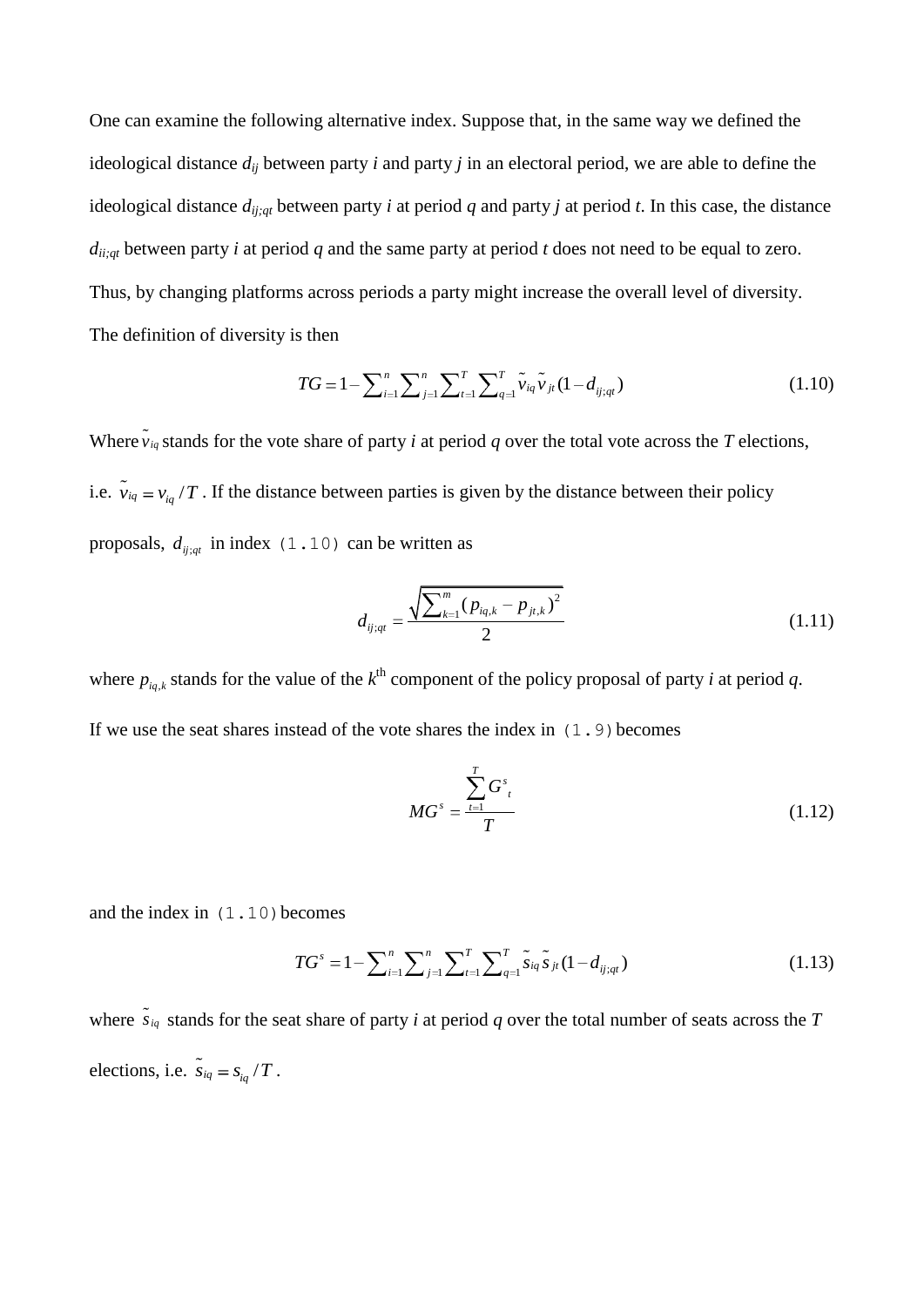## *Empirical Analysis*

We measure political diversity for the 49 countries reported in the Table 1 in Appendix. The data source is provided by the *Comparative Manifestos Project*, which can be obtained from Klingemann et al. (2005). The Comparative Manifestos Project profiles the election manifestos, also known as the party platform, for competitive electoral parties in general elections of the democratic nations of Europe, as well as the United States, Canada, Israel, Japan, Australia, and New Zealand, during the fifteen-year period 1990-2005.

Our goal is to produce comparable quantitative data on the content of party manifestos from a large number of democratic nations. The Comparative Manifestos Project's researchers analyze each sentence of an election manifesto and assign each sentence (or quasi sentence) to one of 56 policy categories. Manifestos are then characterized by the percentage of all coded sentences in each of these policy categories. Namely, this methodology provides, for each party and each issue, a numerical score indicating the position of that party on that issue. It also provides information on the Left-Right position of each party, which is calculated by aggregating the scores from a subset of the original 56 issues.

A first choice for constructing this new index incorporating ideological distinctiveness is whether to use the scores for all the 56 issues or just for the Left-Right position (in the first case the dimensionality of the policy space *P* is 56 and in the second is 1). A second choice refers a variable to be chosen to represent the size of the parties. As mentioned in the previous section, we could use either the information on the seat share (the number of seats obtained in the parliament) or the popular vote share. We have calculated the following three indices of political diversity: i) The index *MG* given in (1.9) using the 56 issues; ii) The index  $MG<sup>s</sup>$  given in (1.12) using the 56 issues; iii) The index *MG<sup>s</sup>* given in (1.12) using the Left-Right scores; iv) and the index *TM* given in  $(1.10)$  using the 56 issues.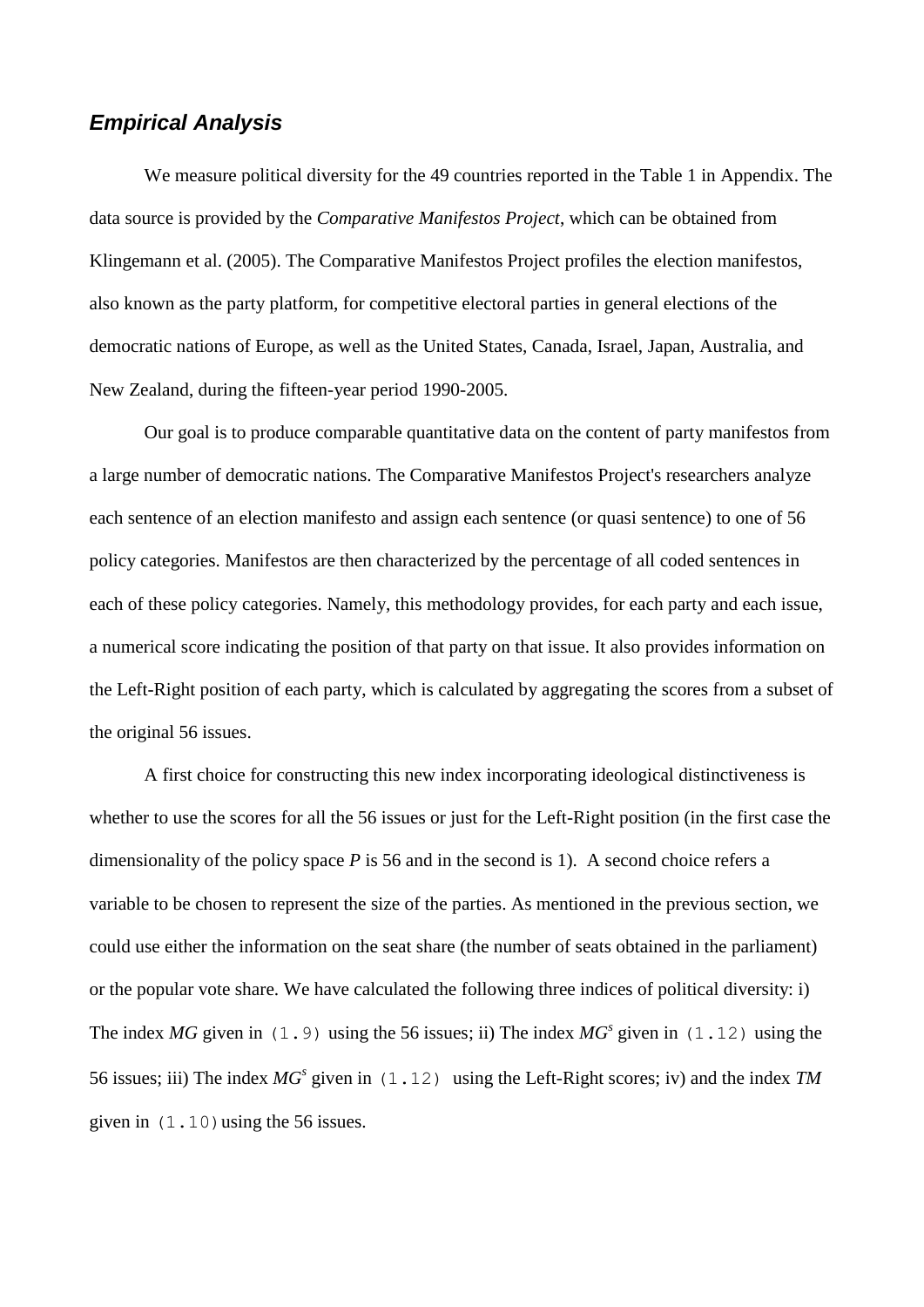Those four alternative indexes are reported in the Table 1 in the Appendix. We will compare our indexes of political diversity with the standard Effective Number of Parties index. To calculate such index we use the information on electoral vote shares and seat shares reported in the Comparative Manifestoes Project. Denote by  $ENP<sub>t</sub>$  the value of the index given in  $(1, 4)$  electoral period *t*. Then, the value *ENP* reported in the table is the average of the effective numbers of parties over the *T* electoral periods considered, i.e. 1  $(\sum^T ENP_t)$ / *t t*  $END = (\sum ENP_i)/T$ . If we use the seat shares instead of the vote share the index reported is 1  $\mathcal{S} = (\sum^T END^s_{-t})/T$ *t*  $END^s = (\sum^{\prime} END^s_{\tau})/T$ . The last two columns in the Table 1

in the Appendix provide the value of such indexes for our 49 countries.<sup>7</sup>

The table partitions the 49 countries in three groups. The countries in the first group have pluralist voting or non proportional representation electoral systems. In the second group all the countries have a proportional representation system. The third group contains the former socialist countries (regardless of their type of electoral system) and is considered as a different group because all of them are nascent democracies. The row at the bottom of each group provides the average value of the corresponding index for the countries in that group. The very last column in the table reports for each index the average value over all countries analyzed.

It is clear that our indexes of political diversity capture different features of the political diversity than does the *Effective Number of Parties*. Although the indexes are positively correlated, the correlation is not strong enough to conclude that the effective number of parties and any of our indexes of political diversity are substitutes or equivalent indexes.

 $\overline{a}$ 

The Manifesto Research Group does not provide vote share information on the very small parties. Hence, we computed the vote share for each party as a percentage of the total vote reported in the Manifesto.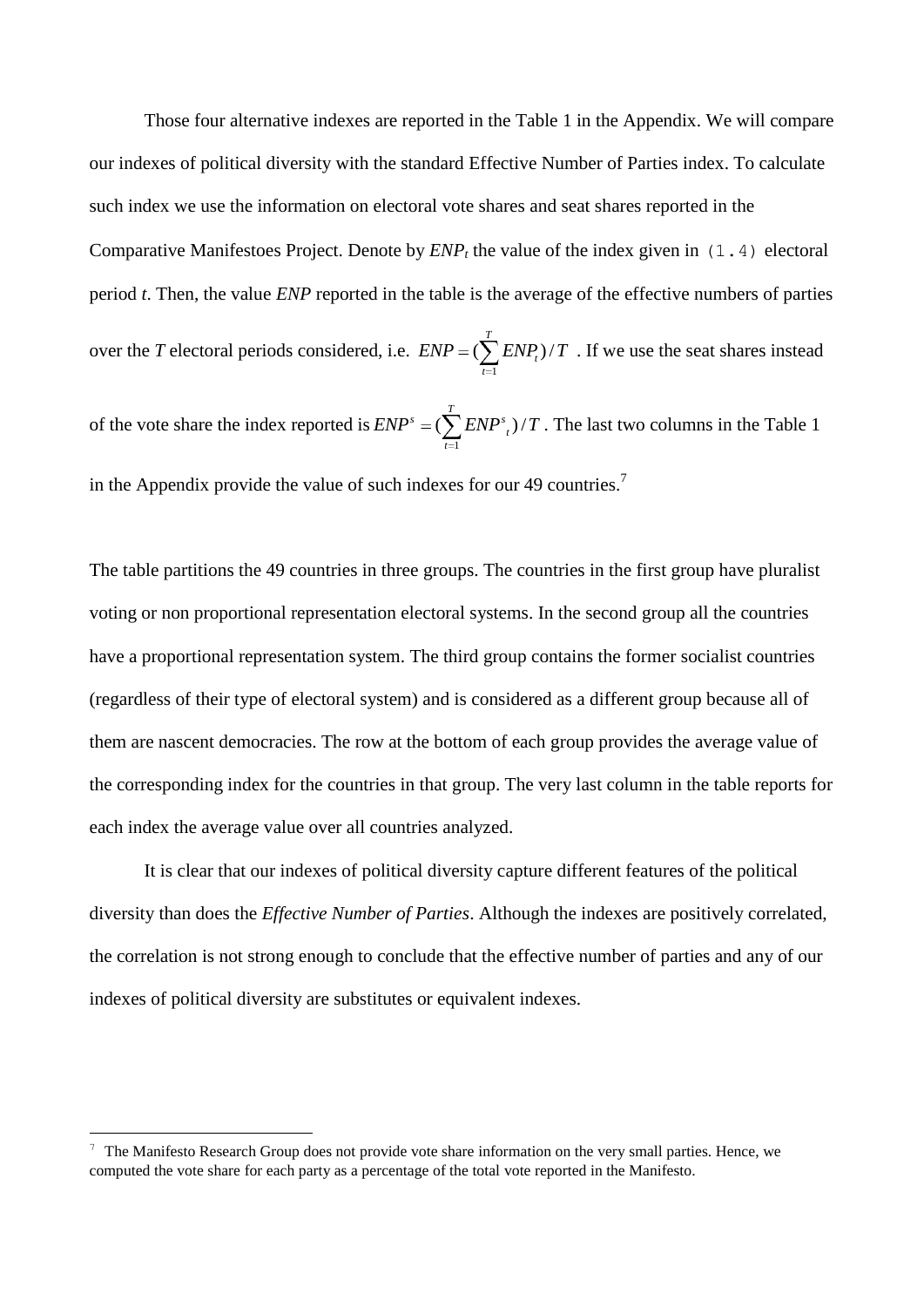Let's focus, for example, on the indexes *MG* and *ENP<sup>s</sup>* . The correlation between these two indices is 0.56. The average value of *ENP<sup>s</sup>* among the first group of countries is 2.637 much lower than the corresponding average for the second and third group, 4.404 and 4.783 respectively. This is in agreement with the so called Duverger's law: Countries with a plurality electoral system tend to have a low number of effective parties (around two). Something similar happens with the average values for the *MG* index. Among the first group of countries such average is 0.073 whereas for the countries with PR systems it takes the much higher value of 0.085 (for the former socialist countries the average is 0.097). However, the link between *MG* and the electoral system is much weaker than the link between  $ENP<sup>s</sup>$  and the electoral system. Thus, all the countries in the first group present a value of *ENP<sup>s</sup>* lower than the overall average or than the average for the PR countries. Among the 19 countries with a PR system only Greece, Malta and Portugal have a value of *ENP<sup>s</sup>* lower than the average value for the first group (2.637). Yet three countries out of eight in the first group (Canada, France and Japan) have values of *MG* higher than the average in the PR group. And ten countries in the PR group show values of *MG* higher than the average for the first group (0.073).

Thus, our calculations suggest that countries with plurality electoral systems tend to have a low number of effective parties *but the degree of political diversity does not present a clear relation with the electoral system or the number of parties*. This observation holds when we compare *ENP<sup>s</sup>* or *ENP* with *MG, MG<sup><i>s*</sup> or *MG<sup><i>s*</sup>(L-R). The link between electoral system and the index *TG* is even weaker than with the other indexes of political diversity.

It is interesting to point out some specific countries. Canada for example has a low number of effective parties (2.623) and still according to *MG* shows a quite high level of political diversity. USA has both very low levels of political diversity and very low *ENP* (and this is the case for any of the alternative indexes).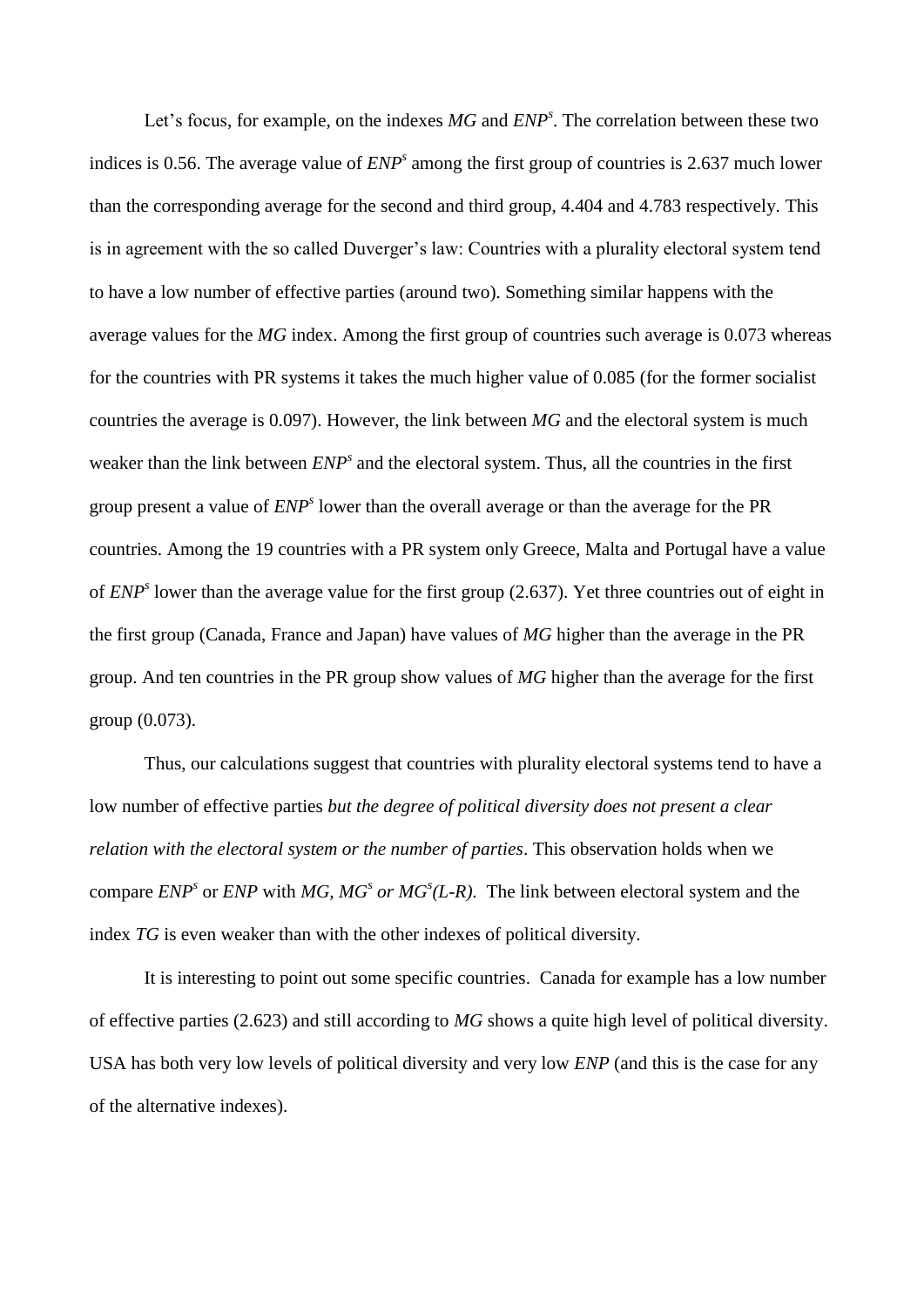## *An application: Political and social diversity*

In this section we illustrate the type of potential questions for which our index can be applicable. In the previous Section we showed that the relationship between the type of electoral system and the degree of political diversity might be more complex than it is often assumed. Our goal here is to study the possible link between diversity of the electorate and diversity of the political parties. One might suspect that under proportional representation such a link would be stronger than under pluralistic systems. However, the data we provide suggests a different picture. Let us focus on the Left-Right policy dimension. The first task is to choose an index of diversity for the populations analyzed in this paper. Since we argue that the index of political diversity should incorporate the ideological distance between the different parties, one might argue that the index of diversity in the electorate should also incorporate the "ideological distance" between the different citizens in society. Thus, say that the Left-Right ideological position of any citizen is given by a number from the set *I={1,2,3,4,5,6,7,8,9,10}*, where *I* stands for the most extreme Left position and *10* for the most extreme Right position. The ideological distance between an agent with ideological position *i*∈ *I* and an agent with ideological position *j*∈ *I* is given by  $d(i,j) \equiv |i-j|$ . Let  $m_i$  be the percentage of agents with ideological position *i*. The equivalent index to the one given in (1.2) is

$$
E = \sum_{i=1}^{10} \sum_{j=1}^{10} m_i m_j d_{ij}
$$

Thus, the index *E* measures the political (Left-Right) diversity in the electorate.

We compute such index of electorate political diversity using data from the World Values Survey (WVS). These surveys provide information on the self reported Left-Right ideological position of the people interviewed.<sup>8</sup> Thus, we compute for a series of countries and years the corresponding index *E.* Table 2 in Appendix contains the different values of *E* as well as the Left-Right index of political diversity that we computed before (using data from the Manifestos), and the Effective Number of Parties. The first column indicates the name of the country and the year the

 $\overline{a}$ 

 $8$  The data is available at http://www.worldvaluessurvey.org/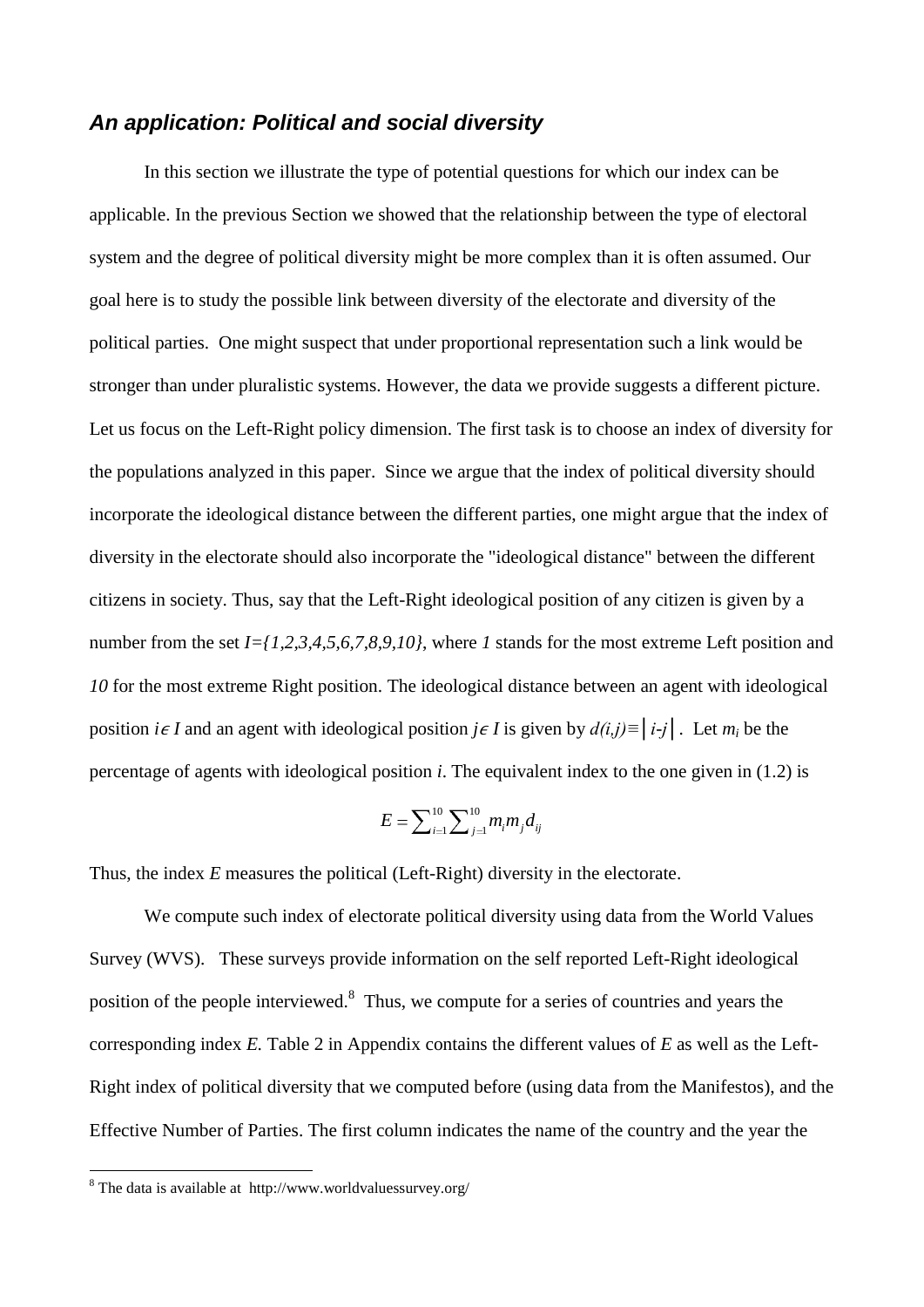World Values Survey was carried out and the year of the corresponding Manifesto data. Thus, for example, "Australia 1995-96" means that the opinion poll was conducted in 1995 and the Manifestos in 1996. We only report cases for which the time gap between the WVS and the manifesto is less than three years. The second column provides the value of the index *E* for the corresponding country and time period. The third column provides our Left-Right index *G<sup>t</sup>* for the corresponding country and period. 9 The last column contains the *ENP* measure calculated according to (1.4). We divide the countries in the same three groups as in Table 1. For each of these three groups the last two rows show the average values of the three indexes and the *correlation coefficient* between the values of the index  $E$  and the values of the index  $G_t$  (third column) and the values of index *ENP* (fourth column).

The correlation coefficient between *E* and  $G_t$  is much stronger (0.7) in the first group of countries (0.7) than in the second (0.38) and third group (-0.089). Thus, our data suggest that *the link between social (electorate) diversity and party (electoral) diversity appears in a netted way only for the case of countries without PR*.<sup>10</sup> It is also interesting to observe that the correlation between E and the effective number of parties is always much weaker than the correlation between E and *G<sup>t</sup>* . Thus, our data show that, as proposed by the standard approach, the number of parties depends on the type of electoral system. However, the degree of political diversity of the electorate seems to have no effect on the number of parties.

## *Final Comments*

 $\overline{a}$ 

We have proposed an index to measure the degree of diversity of the electoral proposals (otherwise known as "campaign promises") of the political parties with electoral representation. This index of diversity among political parties uses information on both the size of parties and their

 $9$  We use the vote share to calculate this index. The qualitative results do not change if we use the seat share instead. <sup>10</sup> Notice that for the former socialist countries our data show a complete lack of correlation between those two variables.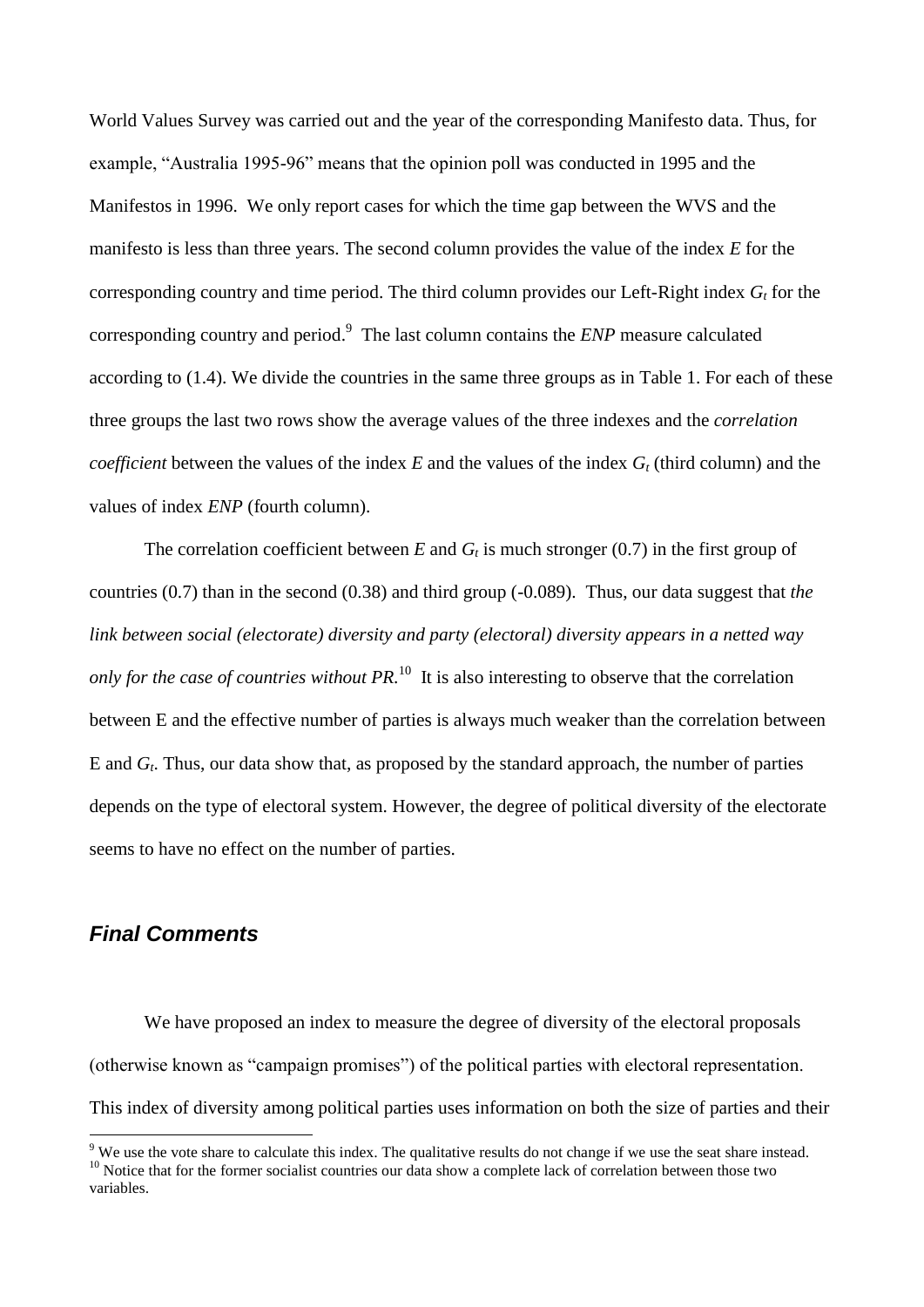ideological distances. We suggest that this type of approach might be useful in the analysis of how the interaction of electoral institutions and social cleavages influences the ideological position adopted by political parties. Moreover, our index is different from the widely used Effective Number of Parties. The ENP shows a stronger connection with the type of electoral system than the connection found between the type of electoral system and our index of political diversity.

## *References*

- Alesina, A., Baqir, R. and W. Easterly (1999): "Public Goods and Ethnic Divisions," *Quarterly Journal of Economics* 114, 1243-1284.

-Atlas Narodov Mira (1964). Moscow: Miklukho-Maklai Ethnological Institute at the Department of Geodesy and Cartography of the State Geological Committee of the Soviet Union.

-Bossert, W., D'Ambrosio, C., and E. La Ferrara (2006): "A Generalized Index of Ethno-Linguistic Fractionalization," Working Paper 313, IGIER, Università Bocconi.

-Desmet, K. , Ortuño-Ortín, I. and S. Weber (2008) "Linguistic Diversity and Redistribution" *Journal of the European Economic Association*, forthcoming.

-Duverger, Maurice (1972). Factors in a Two-Party and Multiparty System. In *Party Politics and Pressure Groups* (23-32). New York: Thomas Y. Crowell.

-Easterly, W. and R. Levine (1997): "Africa's Growth Tragedy: Policies and Ethnic Divisions," *Quarterly Journal of Economics* 112(4), 1203-1250.

-Fearon, J.D. (2003). "Ethnic and Cultural Diversity by Country," *Journal of Economic Growth*, 8, 195-222.

-Greenberg, Joseph H. (1956), "The Measurement of Linguistic Diversity." *Language* 32:109-115. -Klingemann, H., Volkens, A., Bara, J., and I. Budge, (2001), *Mapping Policy Preferences II. Estimates for Parties, Electors, and Governments and Central and Eastern Europe, European Union and OCDE 1990-2003.* New York: Oxford University Press.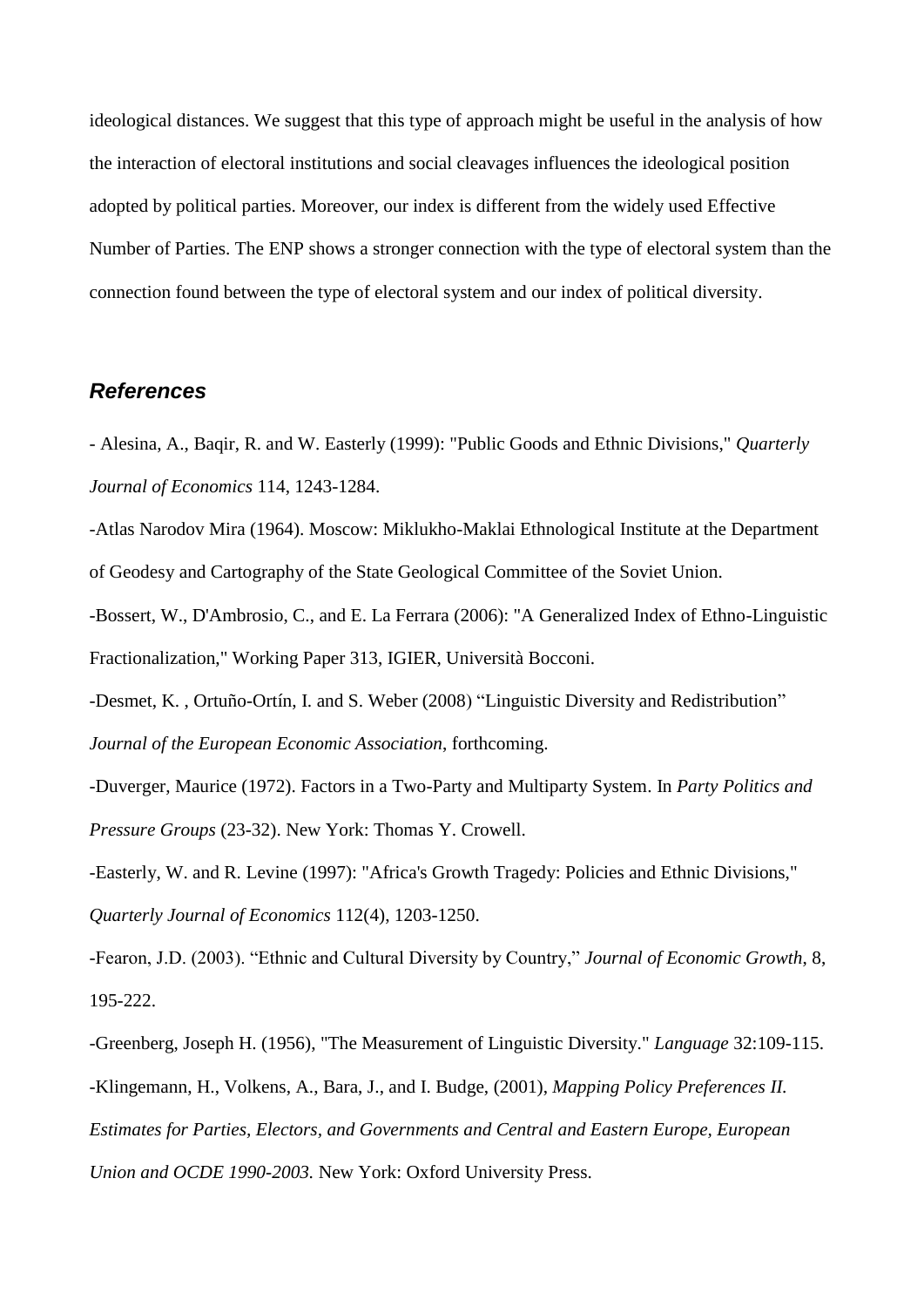-Laitin, David .D., (2000). "What Is a Language Community?", *American Journal of Political Science*, 44, 1, 142-155.

-Laakso, M. and R. Taagepera (1979), "Effective Number of Parties: A Measure with Application to West Europe." *Comparative Political Studies* 12: 3–27.

-Molinar, Juan (1991), "Counting the Number of Political Parties: An Alternative Index." *American Political Science Review,* 85: 1383–91.

-Nei, M. and W.H. Li (1979): "Mathematical model for studying genetic variation in terms of restriction endonucleases," *Proceedings of the National Academy of Science of the United States of America*, 76, 5269-73.

-Neto, O. Amorim and G.W. Cox, (1997). "Electoral Institutions, Cleavage Structures, and the Number of Parties," *American Journal of Political Science*, Vol. 41, No 1, 149-174.

-Niemi, R. G. and J. Fuh-sheng Hsieh (2002), "Counting Candidates: An Alternative to the Effective N," *Party Politics* 8: 75-99.

-Ordeshook, P.C. and O.V. Shvetsova (1994). "Ethnic Heterogeneity, District Magnitude, and the Number of Parties." *American Journal of Political Science*, Vol. 38, No 1, 100-123.

-Rao, C. (1982): "Diversity and dissimilarity coefficients: A unified approach," *Theoretical* 

*Population Biology* 21, 24-43.

-Ricotta, C. and L. Szeidl, (2006): "Towards a unifying approach to diversity measures: Bridging the gap between Shannon entropy and Rao's quadratic index," *Theoretical Population Biology* 70, 237-243.

-Shannon, C.E. (1949): *The Mathematical Theory of Communication*, University of Illinois Press. -Taagepera, R. (1999) "The Number of Parties as a Function of Heterogeneity and Electoral System," *Comparative Political Studies*, Vol. 32, No 5, 531-548.

-Taagapera, R. and M.S. Shugart (1989). *Seats and Votes: The Effects and Determinants of Electoral Systems*. New Haven: Yale University Press.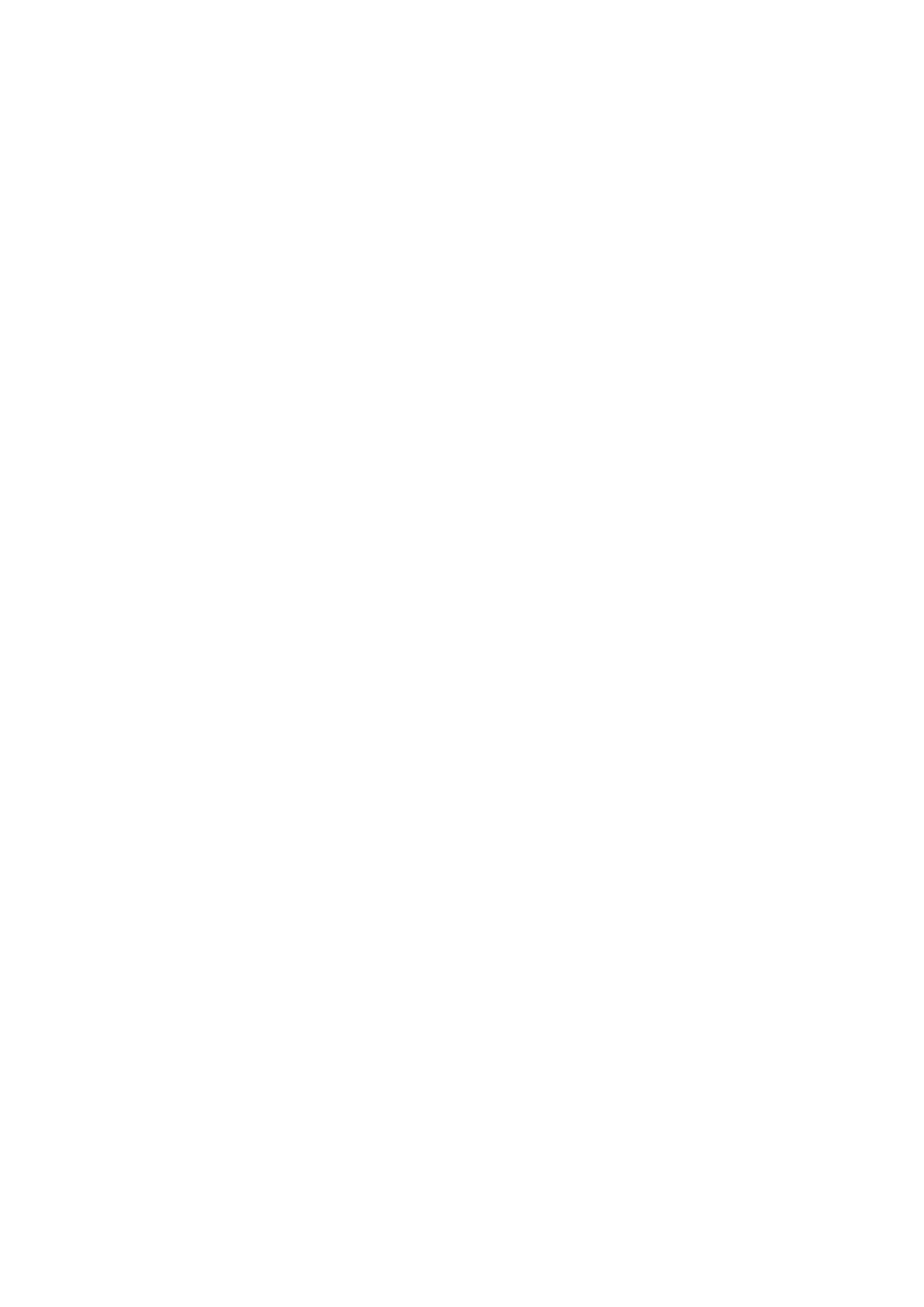## *Appendix*

#### Table 1

|                       | MG             | $MG^{s}$       | $MGs$ (L-R)    | TG             | <b>ENP</b>     | $\textit{ENP}^s$ |
|-----------------------|----------------|----------------|----------------|----------------|----------------|------------------|
| Countries without PR  |                |                |                |                |                |                  |
| Australia             | 0,075          | 0,068          | 0,069          | 0,674          | 2,570          | 2,450            |
| Canada                | 0.100          | 0.088          | 0.067          | 0.374          | 3.738          | 2.623            |
| France                | 0.088          | 0.052          | 0.044          | 0.347          | 4.495          | 2.866            |
| Germany               | 0,061          | 0,060          | 0,089          | 0,362          | 2,891          | 2,815            |
| <b>Great Britain</b>  | 0.049          | 0.038          | 0.061          | 0.313          | 2.910          | 2.256            |
| Japan                 | 0.098          | 0.075          | 0.042          | 0.820          | 3.989          | 3.125            |
| New Zealand           | 0,074          | 0.069          | 0,081          | 0,518          | 3,243          | 2,974            |
| <b>United States</b>  | 0.038          | 0.037          | 0.051          | 0.273          | 1,998          | 1,990            |
| Average               | 0.073          | 0.061          | 0.063          | 0.460          | 3.229          | 2.637            |
| Countries with PR     |                |                |                |                |                |                  |
| Austria               | 0.078          | 0.078          | 0.082          | 0.574          | 3.303          | 3.298            |
| Belgium               | 0.071          | 0.059          | 0.034          | 0.332          | 7.827          | 9.066            |
| $C$ <i>yprus</i>      | 0.055          | 0.052          | 0.030          | 0.141          | 3.290          | 3.589            |
| Denmark               | 0.130          | 0.130          | 0.128          | 0.643          | 4.556          | 4.523            |
| Finland               | 0,127          | 0,124          | 0,086          | 0,654          | 5,423          | 5,045            |
| Greece                | 0,079          | 0,070          | 0,081          | 0,458          | 2,539          | 2,277            |
| Iceland               | 0.107          | 0.106          | 0.108          | 0.563          | 3.833          | 3.723            |
| Ireland               | 0.063          | 0.052          | 0.037          | 0.261          | 3.296          | 3.307            |
| Israel                | 0,164          | 0,148          | 0,130          | 0,568          | 5,915          | 6,347            |
| Italy                 | 0.097          | 0.083          | 0.074          | 0.490          | 6.415          | 6.227            |
| Luxembourg            | 0.066          | 0.063          | 0.055          | 0.157          | 4.219          | 4.119            |
| Malta                 | 0,034          | 0,034          | 0,017          | 0,106          | 1,997          | 1,994            |
| Netherlands           | 0.057          | 0.052          | 0.058          | 0.301          | 4.793          | 5.221            |
| Norway                | 0.071          | 0.070          | 0.105          | 0.254          | 4.898          | 4.585            |
| Portugal              | 0,036          | 0,032          | 0,038          | 0,198          | 2,813          | 2,492            |
| Spain                 | 0,048          | 0,041          | 0,056          | 0,180          | 2,944          | 2,625            |
| Sweden                | 0.107          | 0.105          | 0.112          | 0.533          | 4.131          | 4.054            |
| Switzerland           | 0.121          | 0.112          | 0.147          | 0.556          | 5.750          | 5.618            |
| Turkey                | 0.092          | 0.070          | 0.060          | 0.460          | 4.143          | 5.573            |
| Average               | 0.085          | 0.078          | 0.076          | 0.391          | 4.320          | 4.404            |
| Former socialists     |                |                |                |                |                |                  |
| Albania               | 0.066          | 0.046          | 0.028          | 0.598          | 2.054          | 2.188            |
| Armenia               | 0.112          | 0,045          | 0,025          | 0,430          | 3,734          | 5,263            |
| <b>Azerbaiian</b>     | 0.068          | 0.014          | 0.010          | 0.196          | 1.877          | 3.980            |
| Bosnia-Herzegovina    | 0.135          | 0.100          | 0.049          | 0.851          | 4.076          | 5.828            |
| <b>Bulgaria</b>       | 0,060          | 0,058          | 0,036          | 0,537          | 2,654          | 2,600            |
| Croatia               | 0,096          | 0,045          | 0,034          | 0,741          | 2,428          | 4,535            |
| Czech Republic        | 0.080          | 0.078          | 0.069          | 0.549          | 3.817          | 3.710            |
| Estonia               | 0,108          | 0,104          | 0,065          | 0,537          | 5,320          | 5,057            |
| Georgia               | 0,101          | 0,060          | 0,028          | 0,395          | 5,304          | 8,521            |
| Hungary               | 0.097          | 0.085          | 0.038          | 0.531<br>0.577 | 3.890          | 3.282<br>5,785   |
| <u>Latvia</u>         | 0,112          | 0,112          | 0,060          | 0,319          | 5,785          |                  |
| Lithuania             | 0,074          | 0,064<br>0.068 | 0,039<br>0.027 |                | 3,687          | 3,454            |
| Macedonia<br>Moldova  | 0.077<br>0.081 | 0.080          | 0.032          | 0.314<br>0.080 | 3.747<br>2.695 | 3.511<br>2.624   |
|                       | 0,095          | 0,089          | 0,039          | 0,404          | 2,348          | 2,413            |
| Montenegro            | 0.123          | 0.118          |                | 0.621          | 5.813          | 5.322            |
| Poland<br>Romania     | 0,096          | 0,089          | 0.060<br>0,045 | 0,558          | 3,390          | 3,706            |
| Russia                | 0.109          | 0.054          | 0.045          | 0.536          | 5.428          | 8.053            |
| Serbia                | 0.114          | 0,091          | 0,063          | 0,844          | 2.927          | 2,634            |
| Slovakia              | 0.092          | 0.091          | 0.055          | 0.644          | 4.720          | 4.692            |
| Slovenia              | 0,122          | 0,110          | 0,087          | 0,569          | 5,523          | 6.395            |
| Ukraine               | 0.121          | 0.058          | 0.023          | 0.469          | 5.098          | 11.675           |
| Average               | 0.097          | 0.075          | 0.043          | 0.513          | 3.923          | 4.783            |
|                       |                |                |                |                |                |                  |
| Average all countries | 0.087          | 0.073          | 0.058          | 0.450          | 3.885          | 4.200            |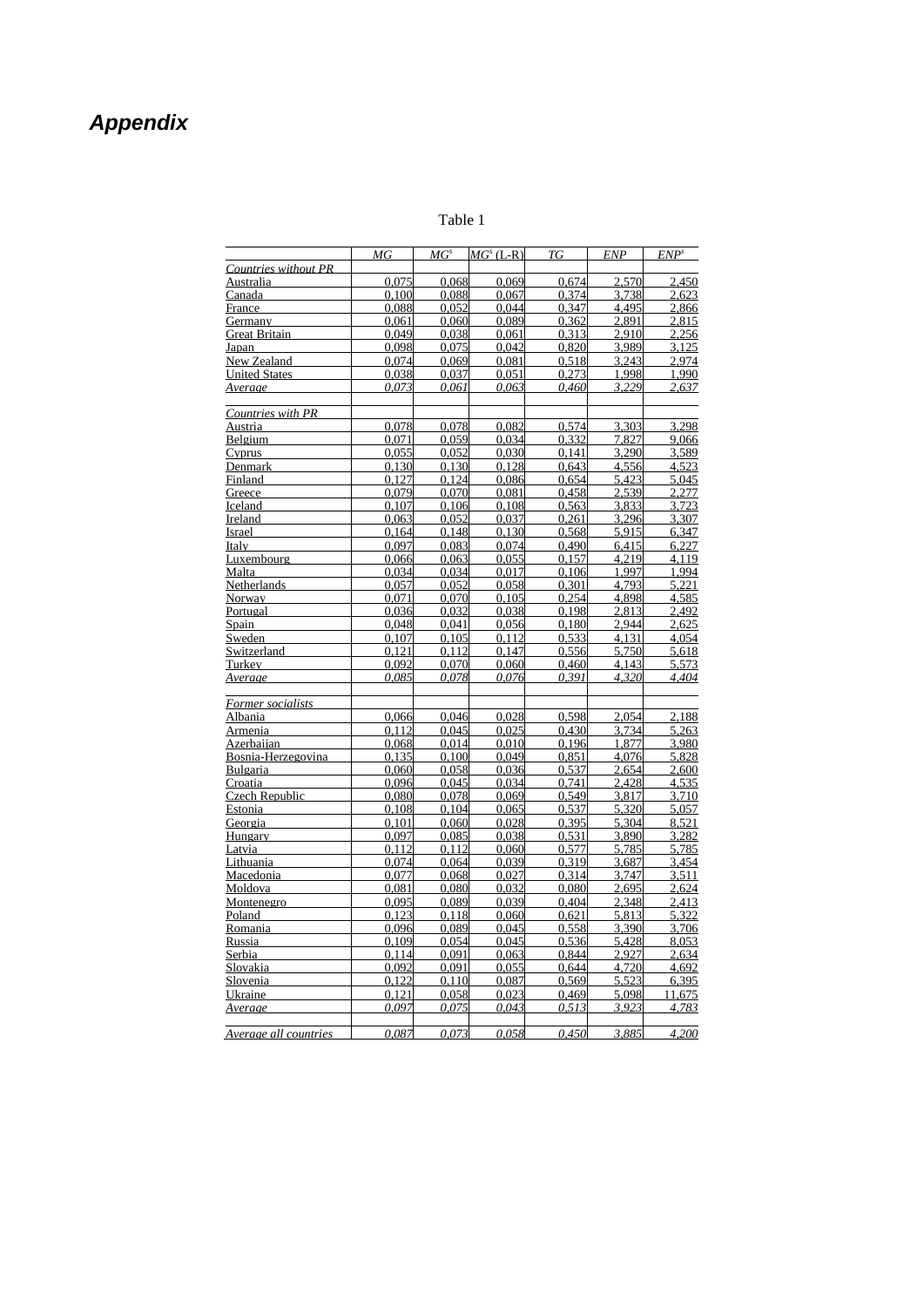| anie |  |
|------|--|
|------|--|

|                                                 | Index $E(WVS)$ | $G_t$ (Manifesto) | ENP            |
|-------------------------------------------------|----------------|-------------------|----------------|
| Countries without PR                            |                |                   |                |
| Australia 1995-96                               | 0,190          | 0,048             | 2,744          |
| Canada 2000-00                                  | 0,198          | 0,072             | 3,600          |
| France 1999-97                                  | 0,240          | 0,131             | 5,211          |
| Germany West 1990-90                            | 0,186          | 0,063             | 2,668          |
| Germany West 1997-98                            | 0,194          | 0,093             | 2,933          |
| Great Britain 1990-92                           | 0,208          | 0,142             | 2,892          |
| Great Britain 1999-01                           | 0,173          | 0,033             | 2,984          |
| Japan 1990-02                                   | 0,183          | 0,021             | 2,955          |
| Japan 1995-96                                   | 0,198          | 0,054             | 4,070          |
|                                                 |                |                   |                |
| Japan 2000-00                                   | 0,205          | 0,105             | 5,001          |
| New Zealand 1998-99                             | 0,207          | 0,155             | 3,377          |
| United States 1990-92                           | 0,193          | 0,045             | 1,994          |
| United States 1995-96                           | 0,206          | 0,039             | 2,000          |
| United States 1999-00                           | 0,215          | 0,092             | 2,000          |
| Average                                         | 0,200          | 0,078             | 3,174          |
| Coefficient of correlation<br>with E            |                | 0,700             | 0,440          |
|                                                 |                |                   |                |
| Countries with PR                               |                |                   |                |
| Belgium 1990-91                                 | 0,227          | 0,035             | 8,775          |
| Belgium 1999-99                                 | 0,197          | 0,043             | 9,126          |
| Denmark 1990-90                                 | 0,212          | 0,123             | 4,373          |
| Denmark 1999-98                                 | 0,223          | 0,100             | 4,699          |
| Finland 1990-91                                 | 0,239          | 0,064             | 5,630          |
| Finland 1996-95                                 | 0,208          | 0,094             | 5,360          |
| <b>Finland 2000-99</b>                          | 0,238          | 0,102             | 5,360          |
| Greece 1999-00                                  | 0,235          | 0,042             | 2,397          |
| <b>Iceland 1999-99</b>                          | 0,245          | 0,102             | 3,494          |
| <b>Ireland 1990-92</b>                          | 0,200          | 0,058             | 3,323          |
|                                                 |                |                   |                |
| <b>Ireland 1999-97</b><br><b>Israel 2001-99</b> | 0,171<br>0,314 | 0,042<br>0,155    | 3,281<br>7,345 |
| Italy 1990-92                                   | 0,235          | 0,047             | 5,822          |
| Italy 1999-01                                   | 0,247          | 0,079             | 5,824          |
| Malta 1999-98                                   | 0,185          | 0,001             | 1,995          |
| Netherlands 1999-98                             | 0,194          | 0,068             | 4,362          |
| Norway 1996-97                                  | 0,194          | 0,081             | 4,745          |
| Portugal 1990-91                                | 0,236          | 0,012             | 2,558          |
| Portugal 1999-99                                | 0,251          | 0,053             | 2,947          |
| Spain 1995-96                                   | 0,213          | 0,059             | 2,997          |
| Spain 2000-00                                   | 0,198          | 0,080             | 2,725          |
| Sweden 1990-91                                  | 0,238          | 0,125             | 4,486          |
| Sweden 1996-94                                  | 0,244          | 0,078             | 3,488          |
| Sweden 1999-98                                  | 0,235          | 0,129             | 4,313          |
| Switzerland 1989-91                             | 0,230          | 0,146             | 6,474          |
| Switzerland 1996-95                             | 0,201          | 0,132             | 6,157          |
| Turkey 1990-91                                  | 0,229          | 0,058             | 4,623          |